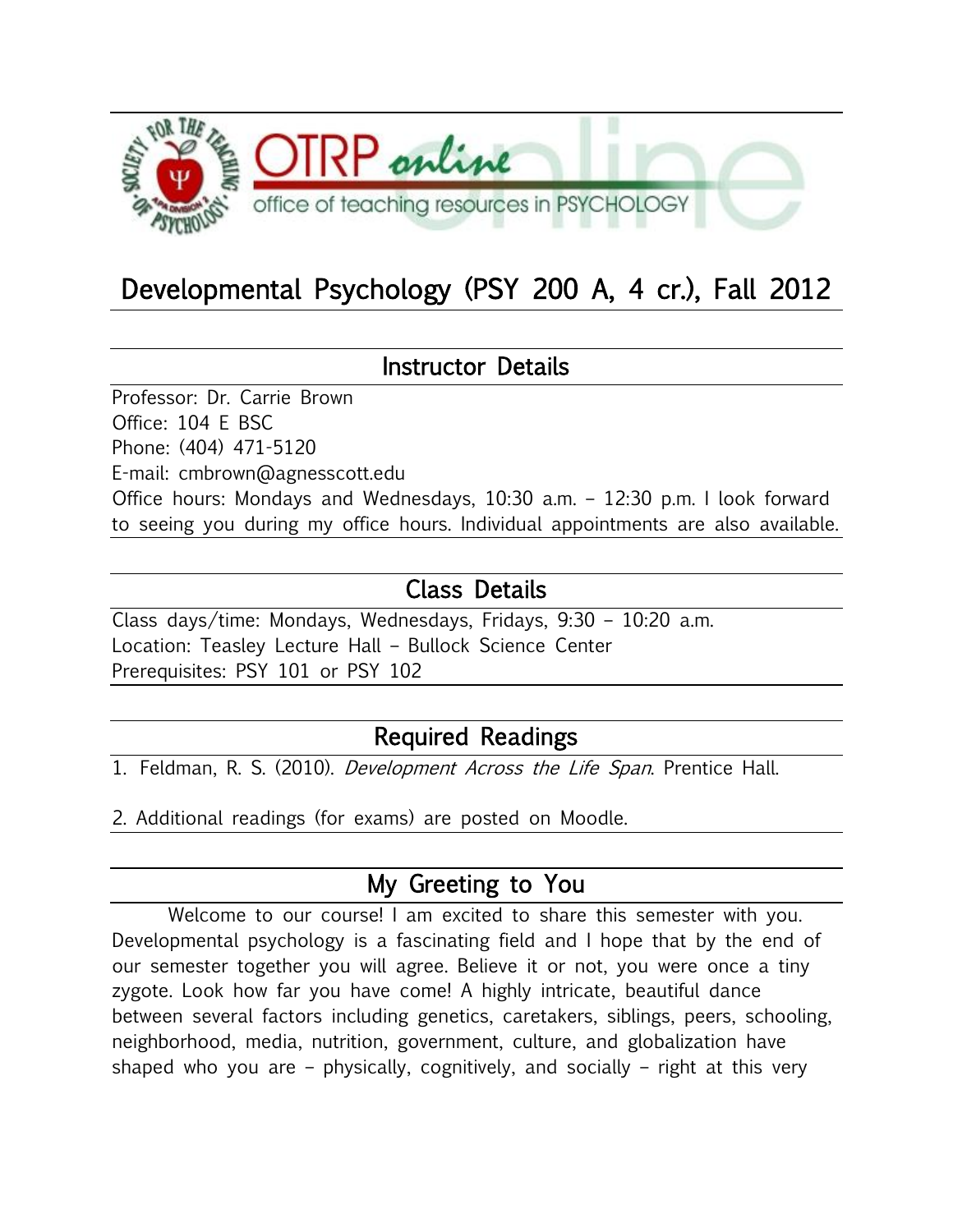moment. If you think you are done developing, you are wrong! You will continue to develop throughout your life.

In this course, we will work together to learn what psychological science can tell us about our physical, cognitive, and social development throughout the lifespan. Our learning process will be multimodal. There will be lectures, films, discussions, exams, journaling, a bibliography project, in-class writing assignments, and in-class activities.

## Our Learning Goals

In higher education, there is a demand for setting clear expectations for student learning. These expectations are achieved, in part, through learning goals. The American Psychological Association (APA), the largest psychology association in the world, has developed the APA Guidelines for the Undergraduate Psychology Major. The guidelines suggest 10 learning goals that should be attained by all psychology majors.

As your instructor, it is essential that I set clear learning goals for you, as this will help put you on the right track toward attaining optimal performance in this course and at the completion of your degree. If psychology is not your major, rest assured that learning goals will be beneficial for you, too. In this course, we will do our best to work toward as many of the APA's 10 goals as we can via a multimodal approach to learning.

- 1. Knowledge Base of (Developmental) Psychology
- 2. Research Methods in (Developmental) Psychology
- 3. Critical Thinking Skills in (Developmental) Psychology
- 4. Application of (Developmental) Psychology
- 5. Values in (Developmental) Psychology
- 6. Information and Technological Literacy
- 7. Communication Skills
- 8. Sociocultural and International Awareness
- 9. Personal Development
- 10.Career Planning and Development

## My Teaching Philosophy

I hold the philosophy that you, the student, are a developing "psychologically literate citizen." In other words, I see you as a person who can take the knowledge you gain in this course and apply it to your life by using the knowledge to live as fully and healthfully as possible, better understand and care for your loved ones, and become a stronger member of your local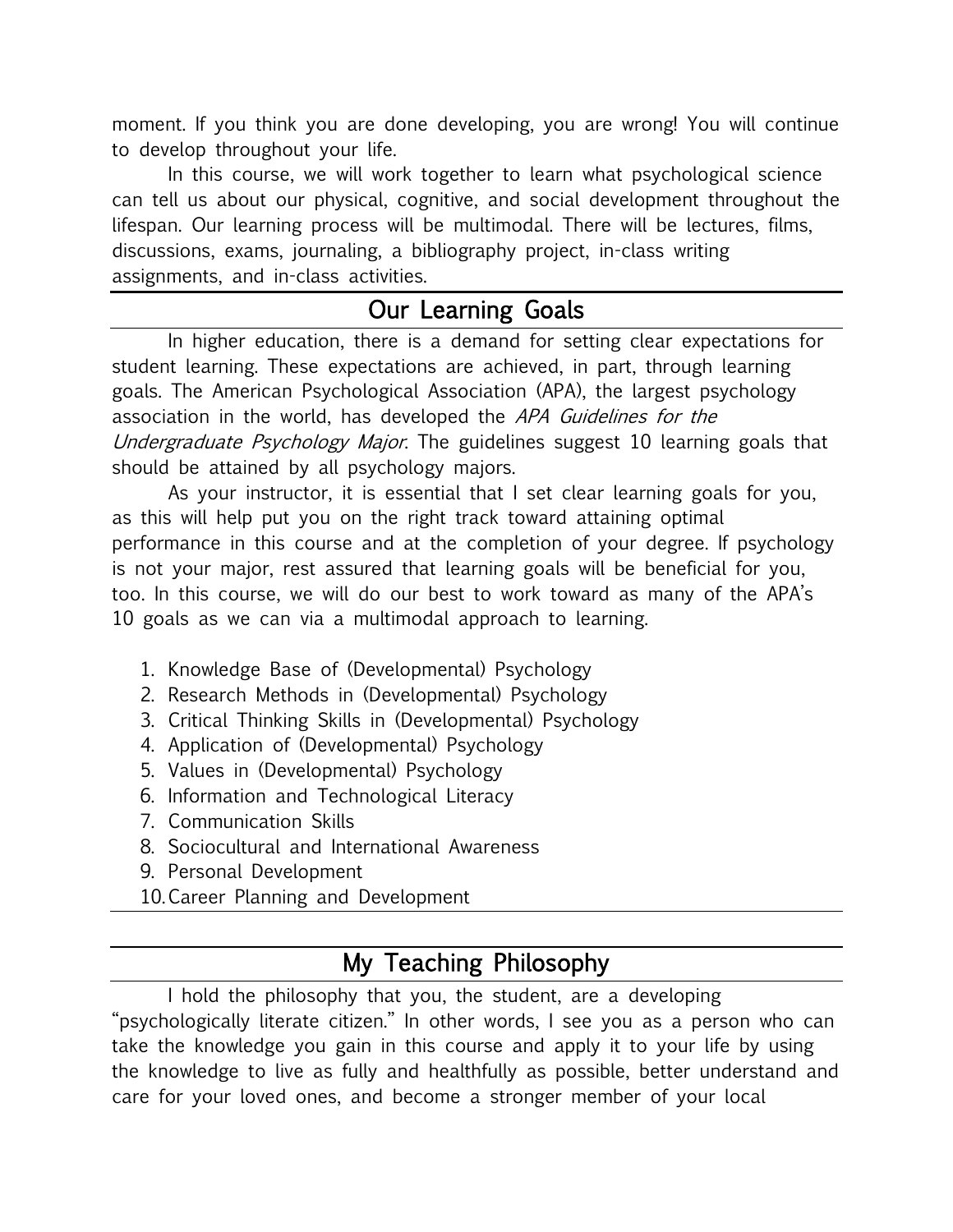community and the larger world. Our course has been constructed to align with my philosophy. I will do my best to help you develop into a psychologically literate citizen by pursuing APA's 10 learning goals. I intend for this to unfold in a classroom environment that is dynamic, thought-provoking, and supportive.

### Class Schedule

(Although every effort will be made to follow the syllabus, I reserve the right to make changes.)

| Date       | <b>Topic</b>                                                                | Chapter(s)     | Important                                         |
|------------|-----------------------------------------------------------------------------|----------------|---------------------------------------------------|
| W, Aug 29  | Welcome!                                                                    |                | Attendance & Prompt #1<br>Journal Entry #1 Posted |
| F, Aug 31  | Syllabus Review                                                             | $- - -$        | Attendance & Prompt #2<br>Journal Entry #2 Posted |
| M, Sept 3  |                                                                             |                | No Class (Labor Day)                              |
| W, Sept 5  | Things You Should<br>Never Say To or Ask<br>a Developmental<br>Psychologist | 1              | Attendance & Prompt #3<br>Journal Entry #3 Posted |
| F, Sept 7  | Three Perspectives<br>on Development                                        | $\mathbf{1}$   | Attendance & Prompt #4<br>Journal Entry #4 Posted |
| M, Sept 10 | Planned (and<br>Unplanned) Research<br>in Developmental<br>Psychology       | $\mathbf{1}$   | Attendance & Prompt #5<br>Journal Entry #5 Posted |
| W, Sept 12 | What Many People<br>Don't Know About<br>Development                         | $\overline{2}$ | Attendance & Prompt #6<br>Journal Entry #6 Posted |
| F, Sept 14 | Topics in Childbirth                                                        | 3              | Attendance & Prompt #7<br>Journal Entry #7 Posted |
| M, Sept 17 | <b>Breastfeeding</b>                                                        | $\overline{3}$ | Attendance & Prompt #8                            |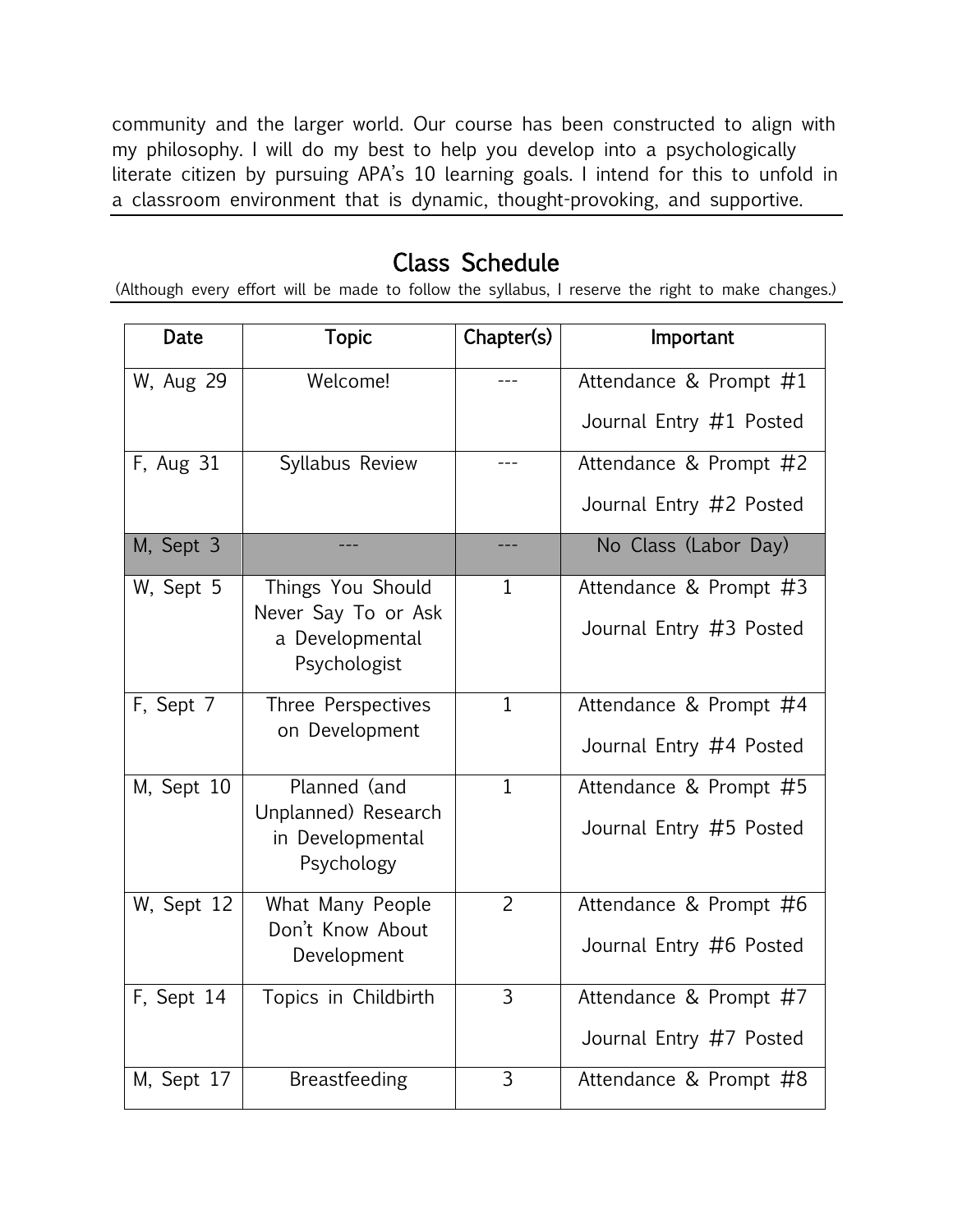|                   |                                       |                | Journal Entry #8 Posted                                       |
|-------------------|---------------------------------------|----------------|---------------------------------------------------------------|
| W, Sept 19        | The Physical Infant                   | $\overline{4}$ | Attendance & Prompt #9                                        |
|                   |                                       |                | Journal Entry #9 Posted                                       |
| F, Sept 21        | The Intellectual Infant               | 5              | Attendance & Prompt #10                                       |
|                   |                                       |                | Journal Entry #10 Posted                                      |
| M, Sept 24        | Piaget: A Primer                      | 5              | Attendance & Prompt #11                                       |
|                   |                                       |                | Journal Entry #11 Posted                                      |
| W, Sept 26        | The Social Infant                     | 6              | Attendance & Prompt #12                                       |
|                   |                                       |                | Journal Entry #12 Posted                                      |
| F, Sept 28        | Are We Attached to                    | 6              | Attendance & Prompt #13                                       |
|                   | Our Attachment<br>Style?              |                | Journal Entry #13 Posted                                      |
| M, Oct 1          | What's the Best Way                   | ---            | Attendance & Prompt #14                                       |
|                   | to Care for an<br>Infant?             |                | Journal Entry #14 Posted                                      |
| W, Oct 3          | What's the Best Way                   |                | Attendance & Prompt #15                                       |
|                   | to Care for an<br>Infant? (Continued) |                | Journal Entry #15 Posted                                      |
| F, Oct 5          | What's the Best Way                   |                | Attendance & Prompt #16                                       |
|                   | to Care for an<br>Infant? (Continued) |                | Journal Entry #16 Posted                                      |
|                   |                                       |                | Journal Entries #1 - #15<br>Are Due In My Office<br>By 5 P.M. |
| M, Oct 8          | Exam One                              | $1 - 6$        | <b>Study Guide Will Be Posted</b><br>On Oct 5                 |
|                   |                                       |                |                                                               |
| <b>W</b> , Oct 10 | The Active<br>Preschooler             | $\overline{7}$ | Attendance & Prompt #17                                       |
|                   |                                       |                | Journal Entry #17 Posted                                      |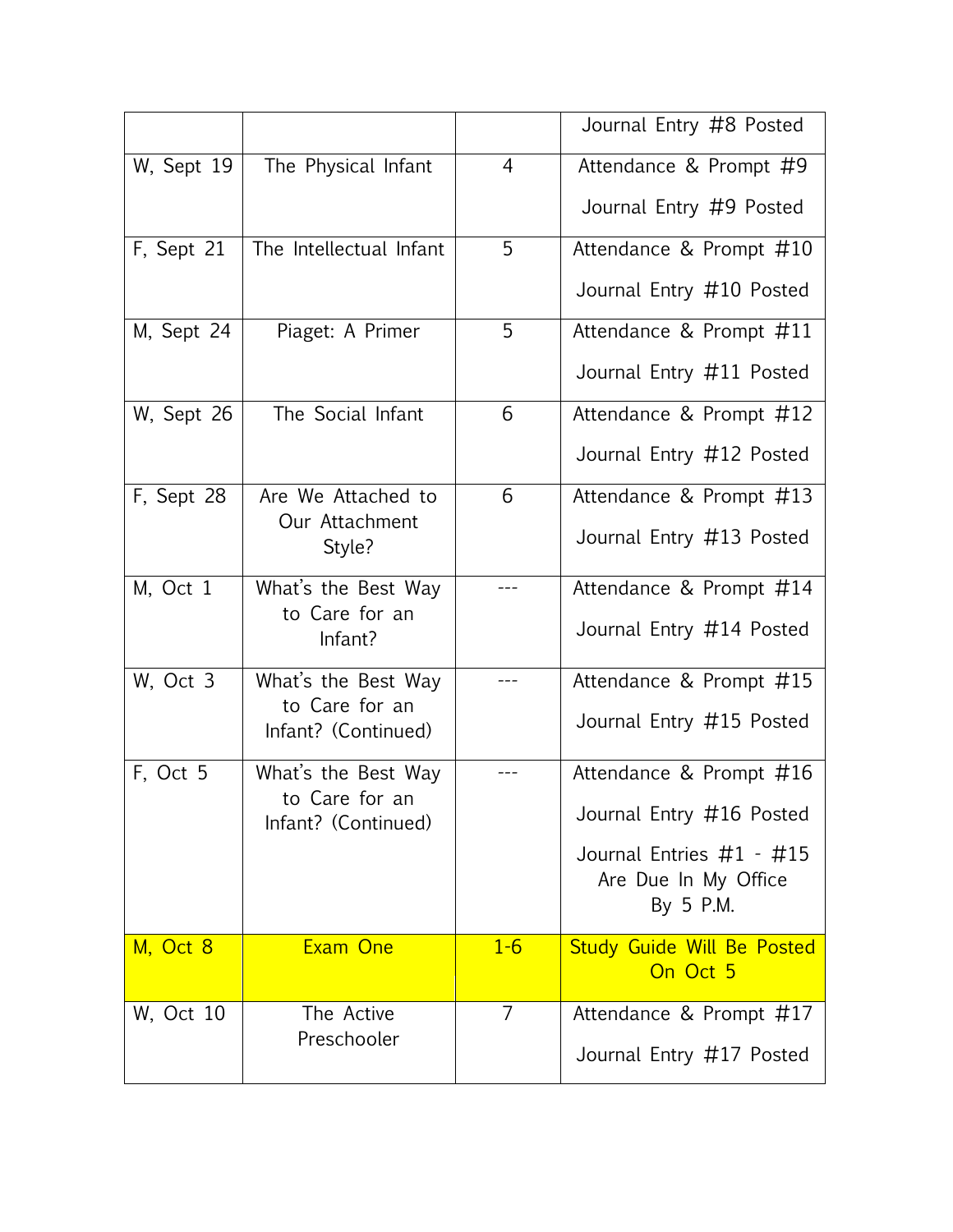| F, Oct 12         |                                                         |                | No Class (Fall Break)                               |
|-------------------|---------------------------------------------------------|----------------|-----------------------------------------------------|
| M, Oct 15         | The Thinking<br>Preschooler<br>(Continued)              | $\overline{7}$ | Attendance & Prompt #18<br>Journal Entry #18 Posted |
| W, Oct 17         | Why Preschoolers<br>Need to Play                        | 8              | Attendance & Prompt #19<br>Journal Entry #19 Posted |
| F, Oct 19         | Preschools Across<br>Cultures                           | 7 & 8          | Attendance & Prompt #20<br>Journal Entry #20 Posted |
| M, Oct 22         | Preschools Across<br>Cultures (Continued)               | 7 & 8          | Attendance & Prompt #21<br>Journal Entry #21 Posted |
| <b>W</b> , Oct 24 | Growing & Thinking<br>in Middle Childhood               | 9              | Attendance & Prompt #22<br>Journal Entry #22 Posted |
| F, Oct 26         | The Sexualization of<br>Middle Childhood                | 9 & 10         | Attendance & Prompt #23<br>Journal Entry #23 Posted |
| M, Oct 29         | The Sexualization of<br>Middle Childhood<br>(Continued) | 9 & 10         | Attendance & Prompt #24<br>Journal Entry #24 Posted |
| <b>W</b> , Oct 31 | Bullying in Middle<br>Childhood                         | 10             | Attendance & Prompt #25<br>Journal Entry #25 Posted |
| F, Nov 2          | Adolescence: A<br>History                               |                | Attendance & Prompt #26<br>Journal Entry #26 Posted |
| M, Nov 5          | The Adolescent Brain                                    | 11             | Attendance & Prompt #27<br>Journal Entry #27 Posted |
| W, Nov 7          | Menstruation                                            | 11             | Attendance & Prompt #28<br>Journal Entry #28 Posted |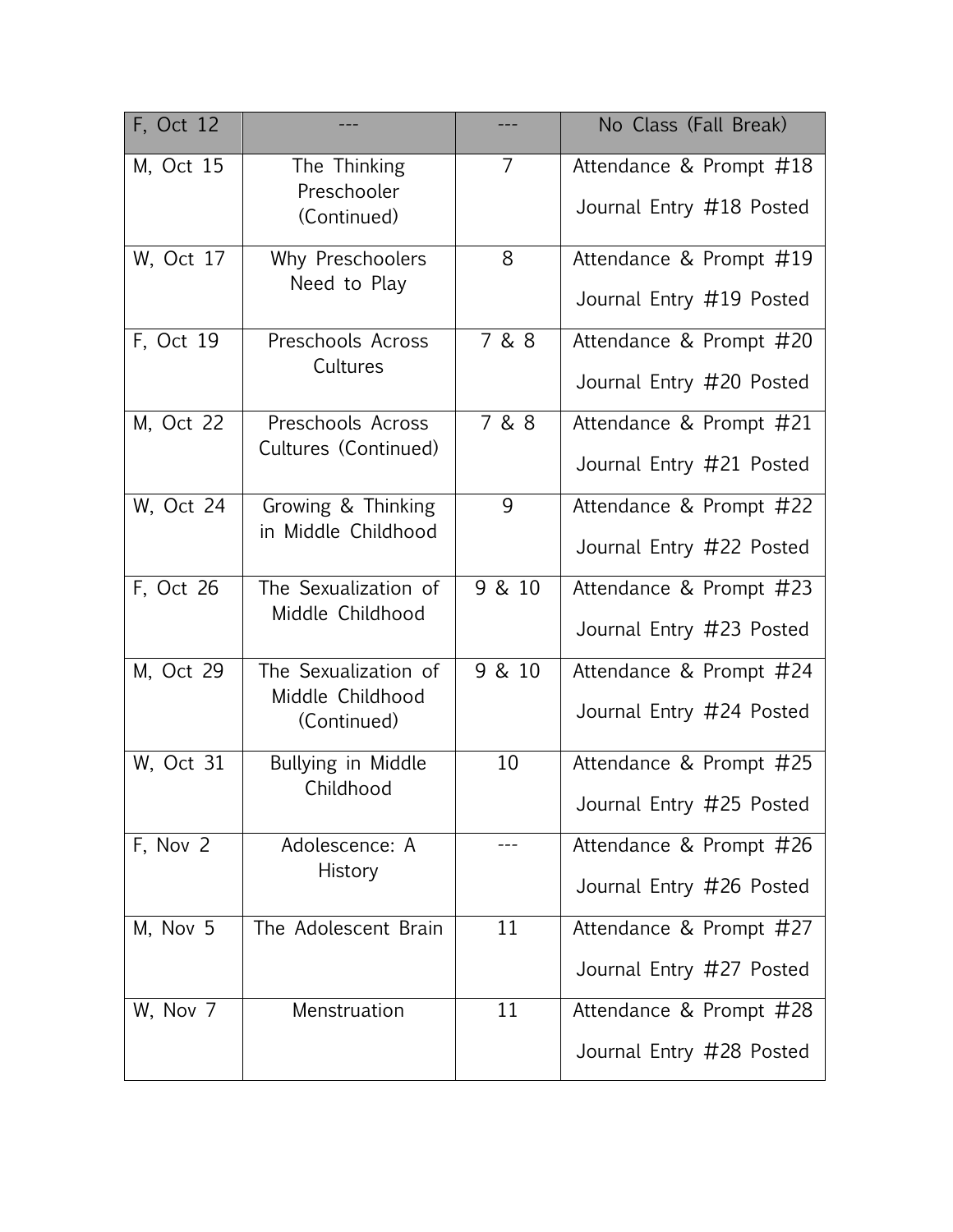| F, Nov 9          | "Who am I?"<br>Adolescent Identities                         | 12       | Attendance & Prompt #29<br>Journal Entry #29 Posted<br>Journal Entries #16 - #28<br>Are Due In My Office<br>By 5 P.M. |
|-------------------|--------------------------------------------------------------|----------|-----------------------------------------------------------------------------------------------------------------------|
| <b>M, Nov 12</b>  | Exam Two                                                     | $7 - 12$ | <b>Study Guide Will Be Posted</b><br>On Nov 9                                                                         |
| <b>W</b> , Nov 14 | Early Adulthood                                              | 13       | Attendance & Prompt #30<br>Journal Entry #30 Posted                                                                   |
| F, Nov 16         | Early Adulthood<br>(Continued) &<br>Parenthood               | 13 & 14  | Attendance & Prompt #31<br>Journal Entry #31 Posted                                                                   |
| M, Nov 19         | Parenthood<br>(Continued)                                    | 14       | Attendance & Prompt #32<br>Journal Entry #32 Posted                                                                   |
| <b>W, Nov 21</b>  |                                                              | ---      | No Class<br>(Thanksgiving Break)                                                                                      |
| F, Nov 23         | ---                                                          | ---      | No Class<br>(Thanksgiving Break)                                                                                      |
| M, Nov 26         | Cognitive Gains (and<br>a Few Losses) in<br>Middle Adulthood | 15       | Attendance & Prompt #33<br>Journal Entry #33 Posted                                                                   |
| <b>W, Nov 28</b>  | Menopause                                                    | 15       | Attendance & Prompt #34<br>Journal Entry #34 Posted                                                                   |
| F, Nov 30         | Midlife Crisis:<br>Fact or Fiction?                          | 16       | Attendance & Prompt #35<br>Journal Entry #35 Posted                                                                   |
| M, Dec 3          | Late Adulthood:<br>What It Means for<br>You                  | 17 & 18  | Attendance & Prompt #36<br>Journal Entry #36 Posted                                                                   |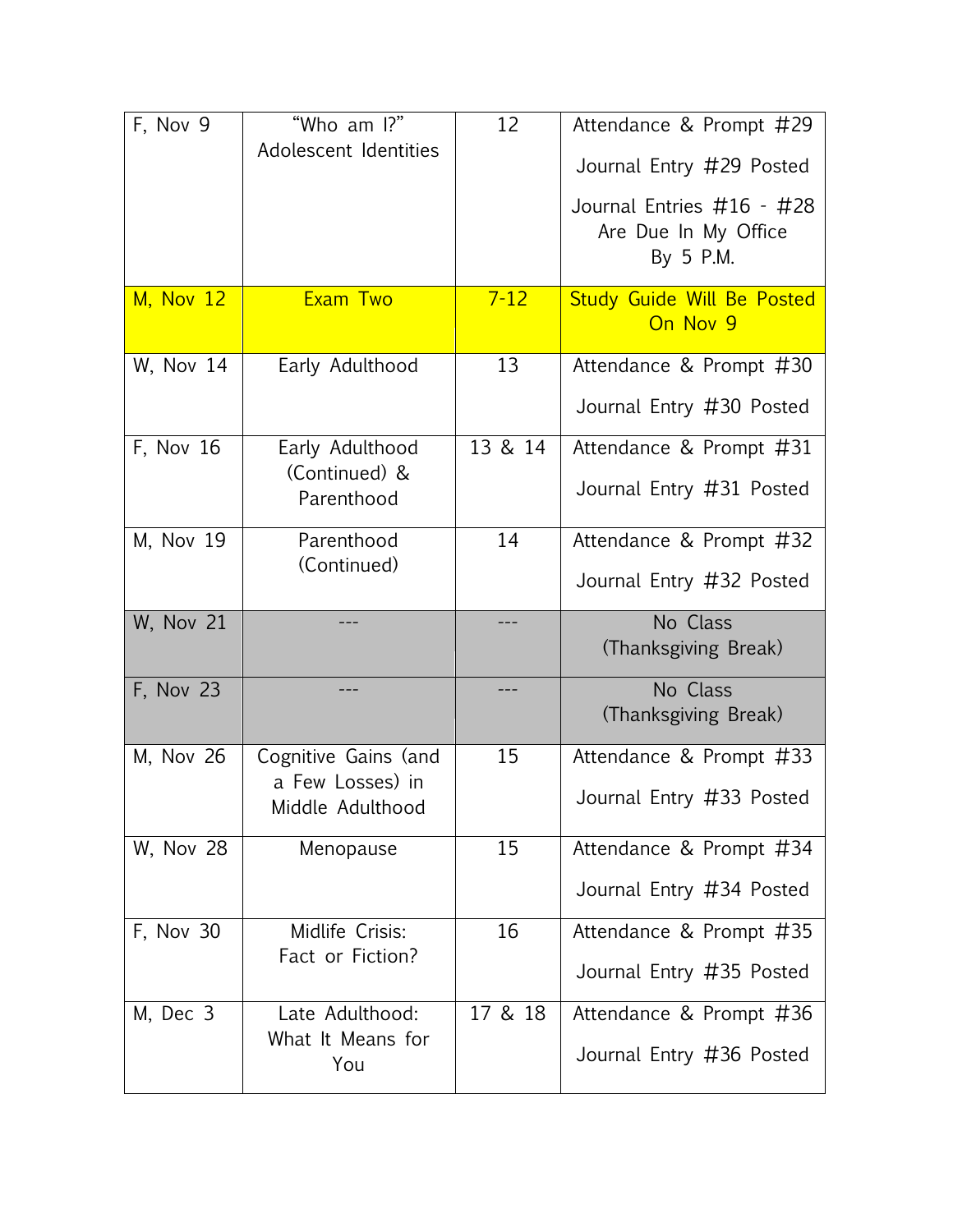| W, Dec 5  | Views on Aging                        | 17 & 18 | Attendance & Prompt #37                                   |
|-----------|---------------------------------------|---------|-----------------------------------------------------------|
|           |                                       |         | Journal Entry #37 Posted                                  |
| F, Dec 7  | Dispelling Myths of<br>Late Adulthood | 17 & 18 | Attendance & Prompt #38                                   |
|           |                                       |         | Journal Entry #38 Posted                                  |
| M, Dec 10 | Wrap-Up                               |         | Journal Entries #29 - #38<br>Are Due In My Office By      |
|           |                                       |         | 5 P.M.                                                    |
| W, Dec 12 |                                       |         | No Class (Reading Day)                                    |
| Dec 18    |                                       |         | <b>Bibliography Project Due In</b><br>My Office By 5 P.M. |

#### Methods of Evaluation

#### Exams

There will be two exams. Both exams will occur during our class schedule. Both exams will contain three parts: (1) multiple-choice questions (from the textbook and lectures), (2) a series of short answer questions (from the textbook and lectures), and  $(3)$  a series of questions related to one extra reading that will be posted on Moodle (check Moodle for these readings). Each exam will be closed-book, closed-notes. Please note that what is covered in class and what is in the textbook do not always overlap. Therefore, it is your responsibility to take careful notes during class and to closely read the textbook. Both exams will count toward your final grade. The only way I will give a make-up exam is if you contact me within 24 hours of an exam. I will only give a make-up exam for extreme circumstances (e.g., serious illness).

## Journal Entries

During the semester, you will keep a journal. Your journal will be an electronic document that you maintain. Be sure to save your file many times, and keep a back-up file, just in case. You will print your journal and submit it to me three times during the semester, as indicated on the course schedule. There will be a total of 38 journal entries, but only 35 will count toward your final grade. So, if you skip a journal entry, or if one of your journal entries is not done well, you will not be penalized. On each of the days indicated on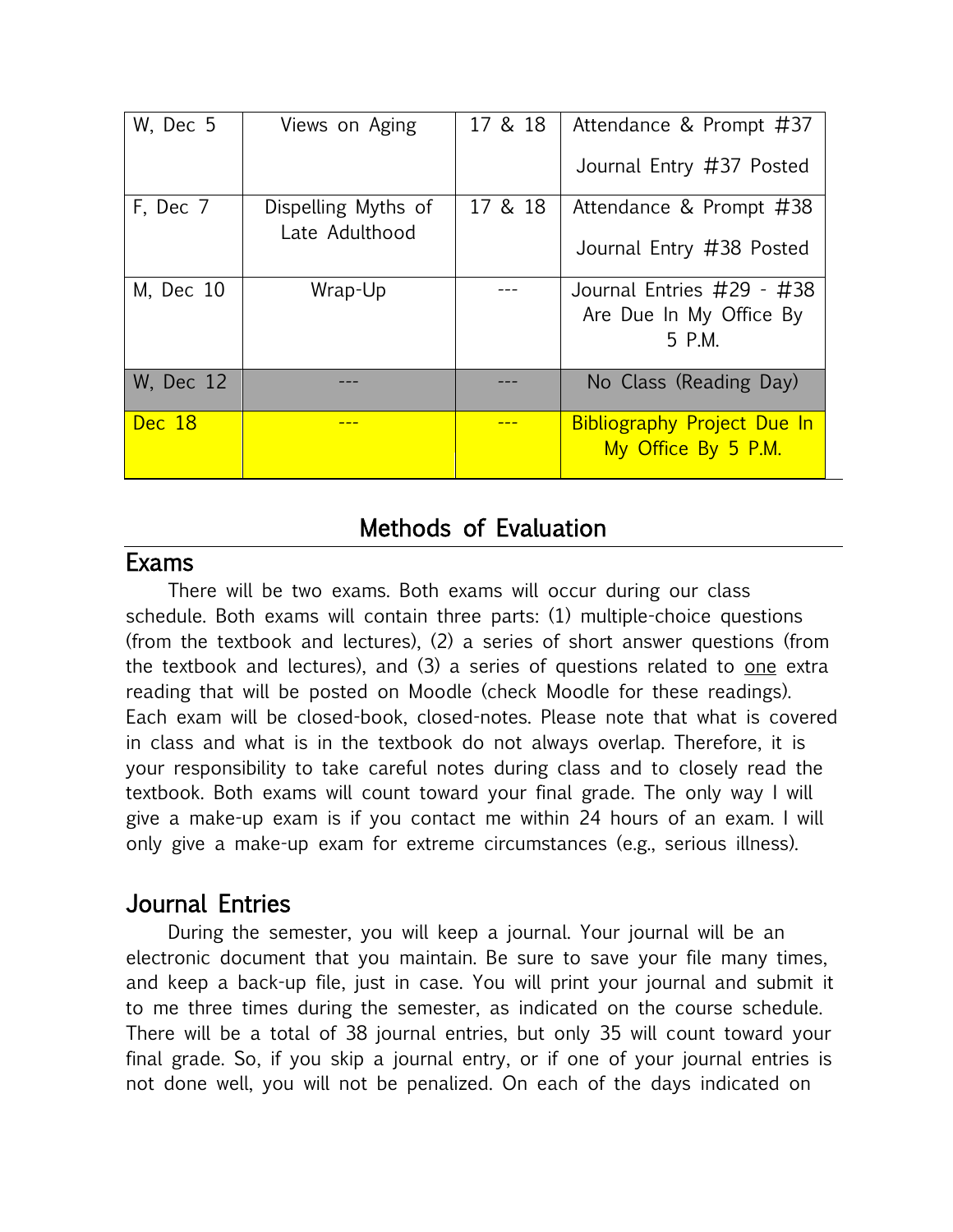the course schedule, I will post a journal entry topic on Moodle. The journal entries will help you apply the course content to your life, and they will also help you prepare for the exams. Each of your journal entries must be in Times New Roman 12 point font, double spaced, 1 in margins, and no less than 1 full page in length. For each journal entry, you should type your name and the journal entry number at the top, and then type your entry from there. Each of the journal entries will be graded as a 0 (not completed), 1 (obviously rushed, not thoughtful, poor writing style/grammar, and/or not at least one page in length), or 2 (successfully completed). I highly recommend that you complete each journal entry on the day (or close to it) that it is posted on Moodle, as this will help you stay on top of your workload.

#### Attendances & Prompts

At the beginning of every class, you will be asked to write a prompt. Each prompt will take a minute or two. Once you have written the prompt, you will write your name at the top of the piece of paper. I will collect these in every class. The goal of each prompt is to warm up your brain by having you think and write about the topic that we will cover on that particular day. Your prompts will not be graded, but you will be given 2 points for writing the prompt, and 1 point for writing your name. There are a total of 38 prompts and corresponding 38 attendances this semester. Only 35 of the prompts and 35 of the attendances will count toward your final grade. So, if you miss a class or arrive late to class and miss the prompt, you will not be penalized.

## Bibliography Project

For this project, you will choose one topic in developmental psychology that interests you. Your textbook is a good place to find a multitude of potential topics (you can talk to me, too, if you need help choosing a topic). Once you have chosen your topic, you will use PsycINFO (an online database maintained by the American Psychological Association) to find 10 research articles on your chosen topic. Each article you select must have been published between 2000 – 2012. Also, each article must be empirical (no dissertations allowed). This means that each article summarizes a research study (i.e., it has an introduction, method, results, and discussion). Throughout the semester, I will show you, step by step, how to use PsycINFO to locate your research articles. Also, feel free to consult our excellent library staff – they can help you, too. Once you have selected your 10 research articles, you will do the following: (1) Print the abstract of each research article (you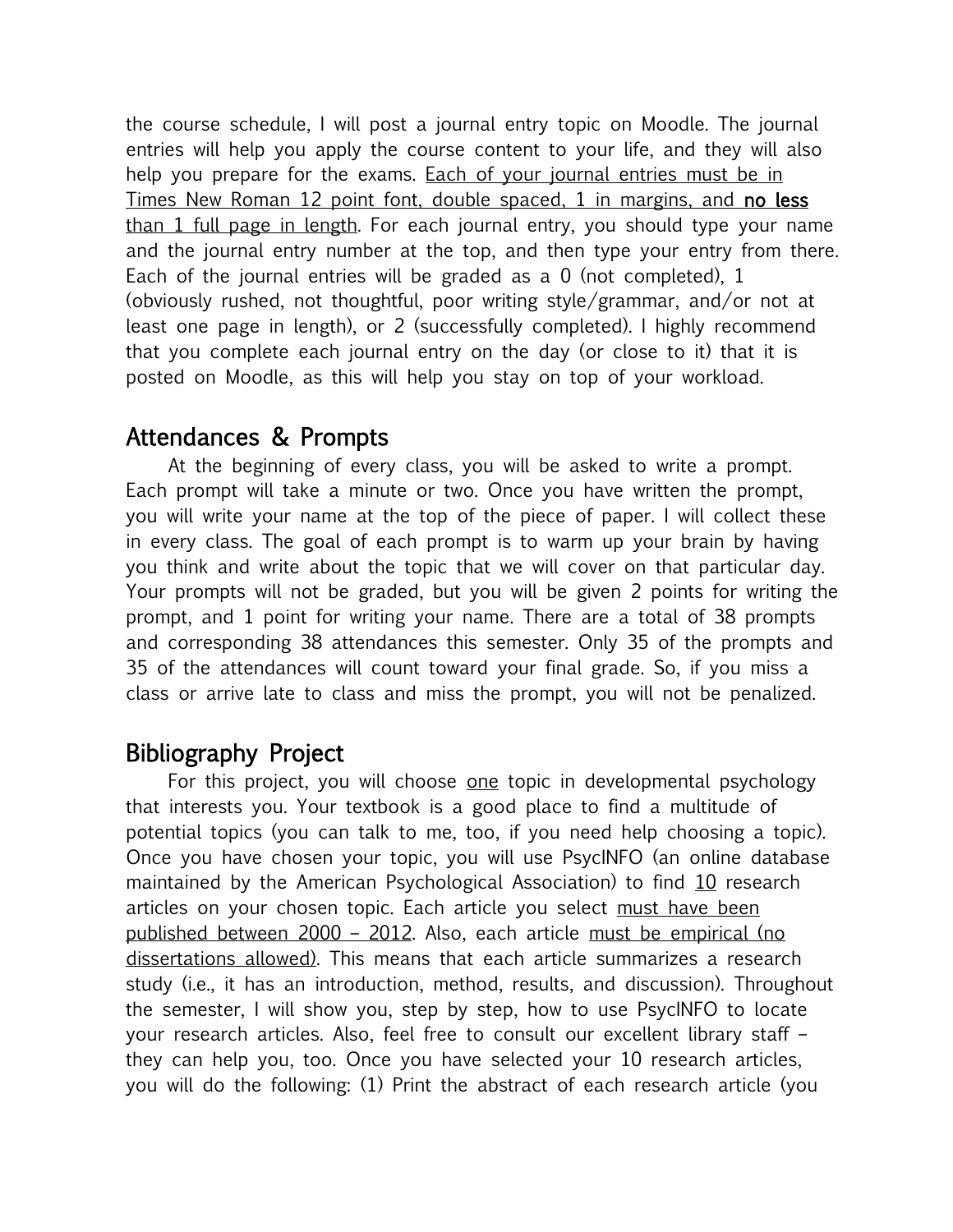will see each research article's abstract directly on PsycINFO – this is what you will print), (2) Create a Word document – this will be your "References" page. This is where you will type all 10 research article references in APA style (I will teach you APA style in class), and (3) Hand in your 10 printed abstracts and your printed References page(s) to me by 5 p.m. on December 18 (no e-mail versions will be accepted).

| Breakdown of Your Final Grade |                                                |                 |                  |  |  |
|-------------------------------|------------------------------------------------|-----------------|------------------|--|--|
|                               | 2 Exams ( $\omega$ 50 points each) =           |                 | 100 points       |  |  |
|                               | 35 Journal Entries ( $\omega$ 2 points each) = |                 |                  |  |  |
|                               | 35 Attendances ( $\omega$ 1 point each) =      |                 |                  |  |  |
|                               | 35 Prompts ( $\omega$ 2 points each) =         |                 |                  |  |  |
|                               | 1 Bibliography Project $=$                     |                 |                  |  |  |
|                               |                                                |                 |                  |  |  |
|                               |                                                |                 | 300 points       |  |  |
| <b>Grading Scale</b>          |                                                |                 |                  |  |  |
| $A = 93-100$                  | $B+ = 87-89$                                   | $C_{+}$ = 77-79 | $D+ = 67-69$     |  |  |
| $A - 90 - 92$                 | $B = 83 - 86$                                  | $C = 73-76$     | $D = 63 - 66$    |  |  |
|                               | $B - 80 - 82$                                  | $C = 70-72$     | $D = 60-62$      |  |  |
|                               |                                                |                 | $F = 59$ or less |  |  |
|                               |                                                |                 |                  |  |  |

## My Expectations of You

#### Come to Class and Arrive on Time

My expectation of you is that you will attend all class meetings. I understand that life can be unpredictable and this can sometimes make attending class difficult. If circumstances make you miss more than three classes during the semester, you may have overextended yourself and you should consider withdrawing from the course.

It is also my expectation that you will arrive to class on time. When you are late to class, it distracts your classmates (and me). If you are late, come in quietly and sit quickly. If you are compulsively late, we will need to address this.

#### Seek My Assistance at Any Time

We've all needed help in something at some point in our lives. If you find yourself not understanding something, please talk to me.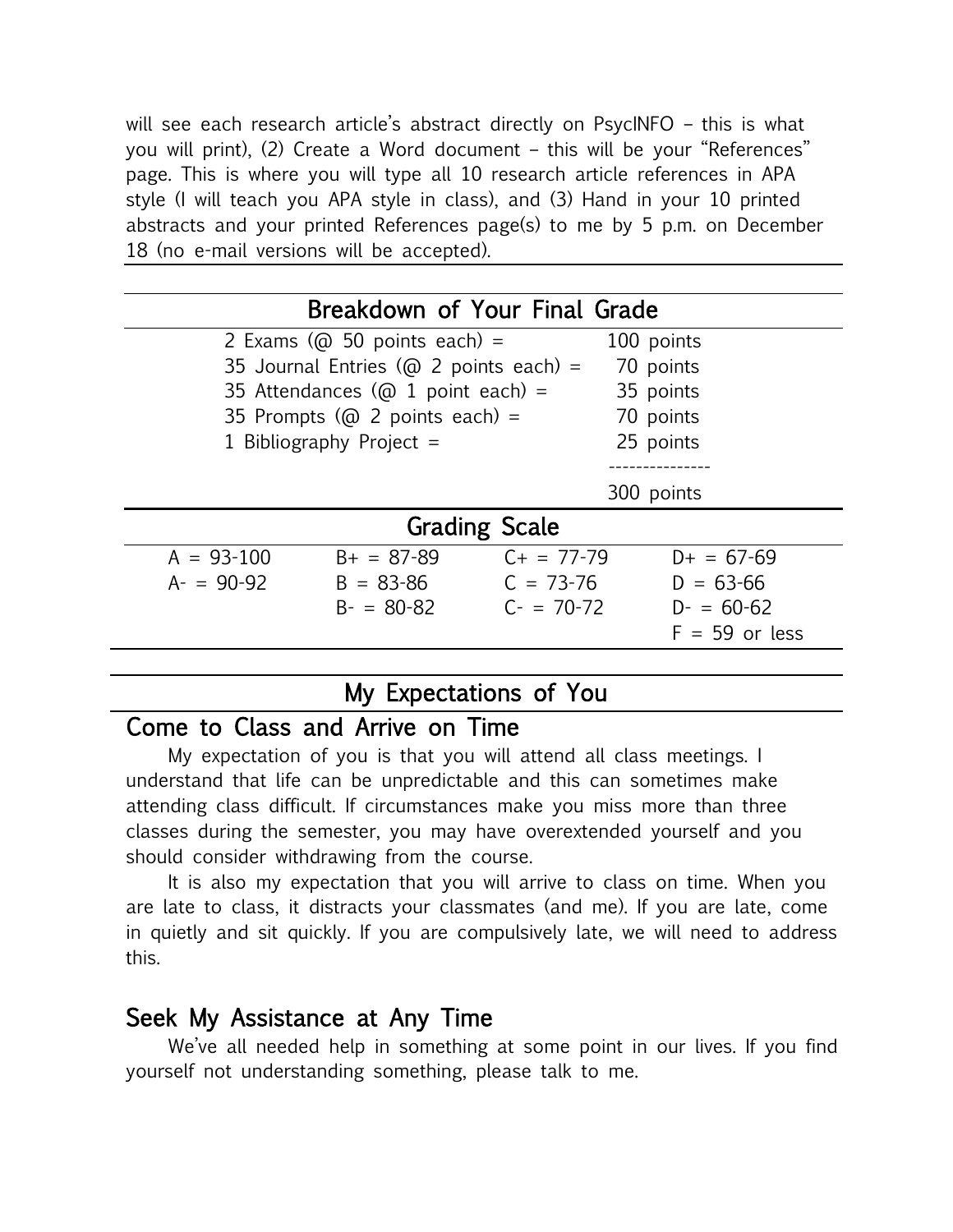#### Seek Assistance from Others

Agnes Scott has excellent resources for your writing and speaking. Consider seeking assistance from the Center for Writing and Speaking: [cws@agnesscott.edu,](mailto:cws@agnesscott.edu) telephone extension 5201.

#### Inform Me within 24 Hours of a Missed Exam

Serious illness, death in the family and other grave events are unfortunately a part of life. A make-up exam will only be given if you contact me within 24 hours of an exam – no exceptions. I will only give a make-up exam for extreme circumstances (e.g., serious illness, death in the family).

#### Read Your Textbook

In order to maintain the rigor of a 4-credit course, you will be responsible for reading all of the assigned material. I will not simply "re-cover" what you have read in the text. For you to be successful in this course, you must read the assigned readings *before* you come to class.

#### Regularly Check Moodle and Your E-mail

During our semester together, I may send important updates to you via Moodle and/or e-mail. Please, regularly check these. If you don't, you might miss something important.

#### (Electronically) Correspond With Me in a Professional Manner

Feel free to send me an e-mail any time you'd like. I will be happy to respond. I strongly encourage you to compose e-mails that are professional. In order to prepare you for the workforce, it's essential that you develop professional e-mail etiquette. This means that you should send e-mail messages to me that have a header (e.g., "Dear Dr. Brown, "Hello Dr. Brown"), a coherent body (i.e., complete sentences, good grammar, respectful tone), and a closing (e.g., "Sincerely," "Best," "Regards"). This may seem nitpicky, but I assure you that it's in your best interest.

#### Turn Off or Silence Your Cell Phone

Did you know that research has revealed that when a cell phone rings during class, students' performance is impaired (End et al., 2010)? Therefore, please turn off or silence your cell phone before class begins, and place it out of your (and my) sight.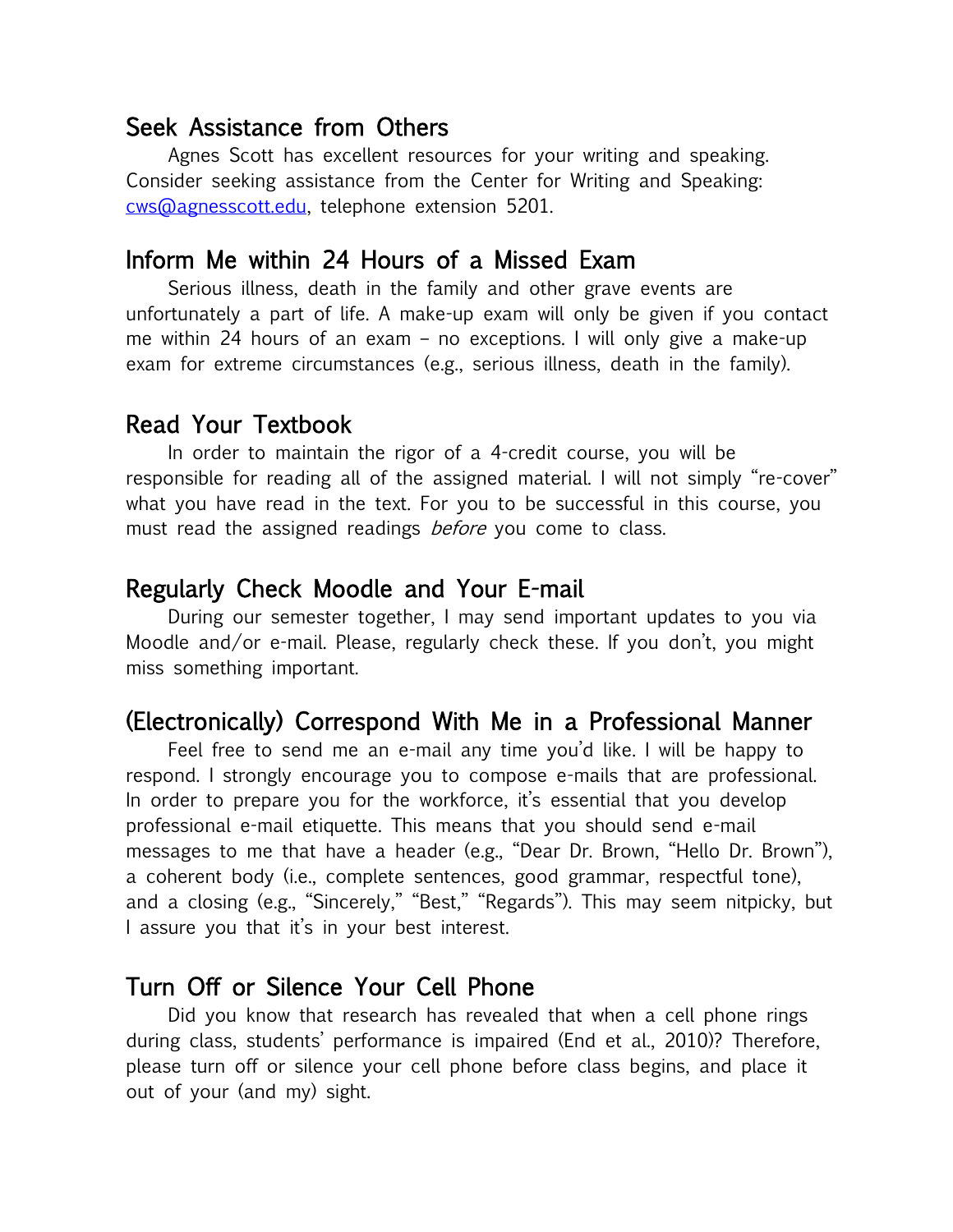#### Use Your Laptop for Note Taking Only

Laptops are absolutely okay, but only for note taking (no Facebook!).

#### Respect Your Classmates, and Me

During the semester, I will encourage you to share your opinions and personal experiences. At times, I will also share my opinions and personal experiences. We must remember that each of us is unique, and therefore each of us has the right to our views. Having said that, it is perfectly fine for you to disagree with each others' views, but you must always remain respectful.

## If You Have a Disability, Talk to Me

All accommodations for disabilities are authorized through the Office of Academic Advising. If you are registered with the Office, please tell me. Both Academic Advising and I respect students' confidentiality when accommodations are made.

## Maintain Academic Honesty

The Agnes Scott College honor code embodies an ideal of character, conduct, and citizenship, and is an important part of the College's mission and core identity. This applies especially to academic honesty and integrity. Passing off someone else's work as your own represents intellectual fraud and theft, and violates the core values of our academic community. To be honorable, you should understand not only what counts as academic dishonesty, but also how to avoid engaging in these practices. You should:

- review each course syllabus for the professor's expectations regarding course work and class attendance.
- attribute all ideas taken from other sources; this shows respect for other scholars. Plagiarism can include portraying another's work or ideas as your own, buying a paper online and turning it in as if it were your own work, or not citing or improperly citing references on a reference page or within the text of a paper.
- not falsify or create data and resources or alter a graded work without the prior consent of your professor. This includes making up a reference for a works cited page or making up statistics or facts for academic work.
- not allow another party to do your work/exam, or submit the same or similar work in more than one course without permission from the course